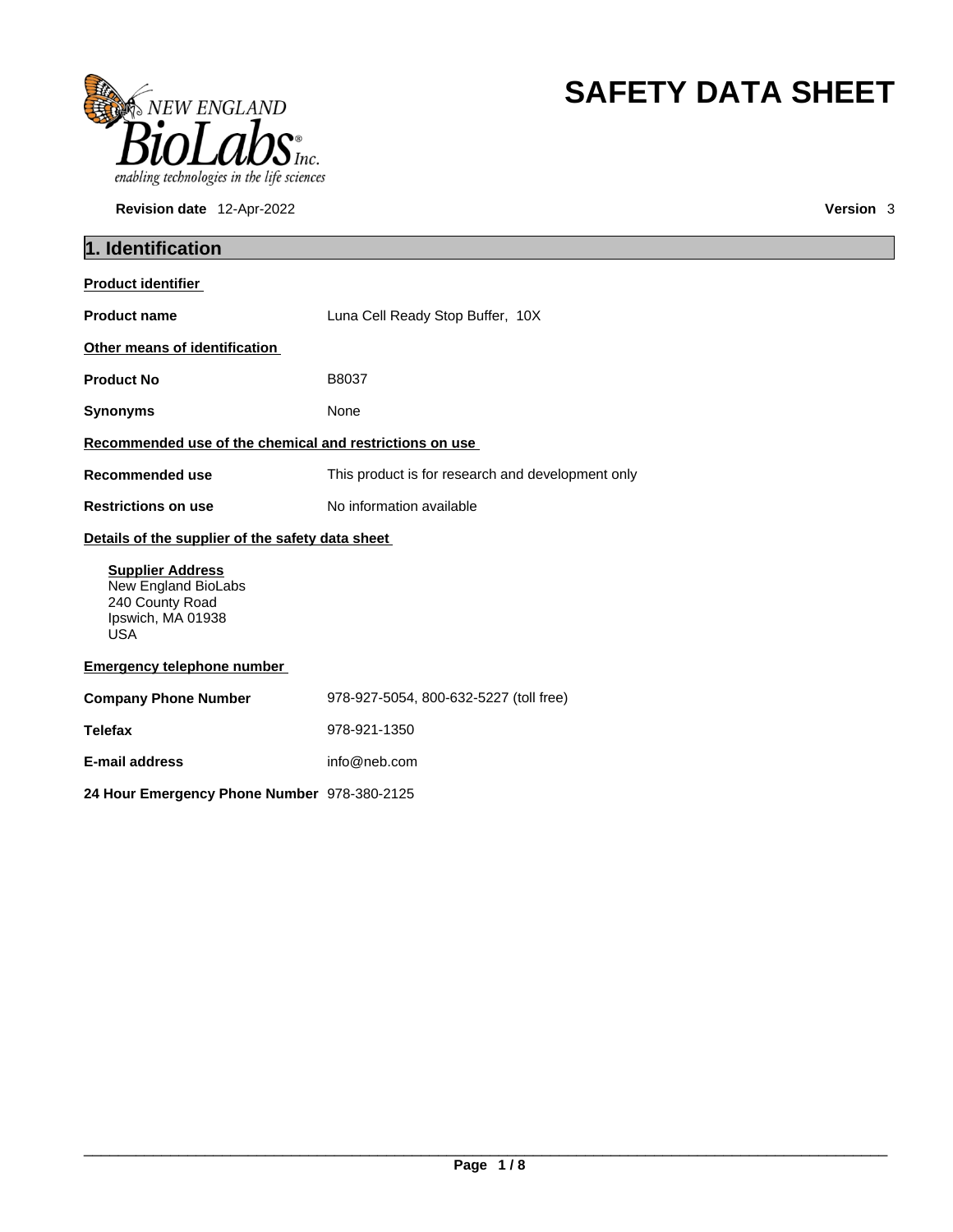#### **2. Hazard(s) identification**

#### **Classification**

This product is not considered hazardous by either the US 2012 OSHA Hazard Communication Standard (29 CFR 1910.1200) or the Canadian Workplace Hazardous Material Information System (WHMIS 2015)

**Emergency Overview** The product contains no substances which at their given concentration, are considered to be hazardous to health.

**Appearance Clear <b>Physical state** Liquid

**Odor** None

### **Label elements**

#### **Hazard statements**

This product is not considered hazardous by either the US 2012 OSHA Hazard Communication Standard (29 CFR 1910.1200) or the Canadian Workplace Hazardous Material Information System (WHMIS 2015)

**Other information**  No information available.

### **3. Composition/information on ingredients**

#### **Substance**

Not applicable.

#### **Mixture**

The product contains no substances which at their given concentration, are considered to be hazardous to health.

#### **4. First-aid measures**

#### **Description of first aid measures**

| <b>Inhalation</b>                                                          | Remove to fresh air.                                                                                                    |  |
|----------------------------------------------------------------------------|-------------------------------------------------------------------------------------------------------------------------|--|
| Eye contact                                                                | Rinse thoroughly with plenty of water for at least 15 minutes, lifting lower and upper eyelids.<br>Consult a physician. |  |
| <b>Skin contact</b>                                                        | Wash skin with soap and water.                                                                                          |  |
| <b>Ingestion</b>                                                           | Rinse mouth.                                                                                                            |  |
| Most important symptoms and effects, both acute and delayed                |                                                                                                                         |  |
| <b>Symptoms</b>                                                            | No information available.                                                                                               |  |
| Indication of any immediate medical attention and special treatment needed |                                                                                                                         |  |
| Note to physicians                                                         | Treat symptomatically.                                                                                                  |  |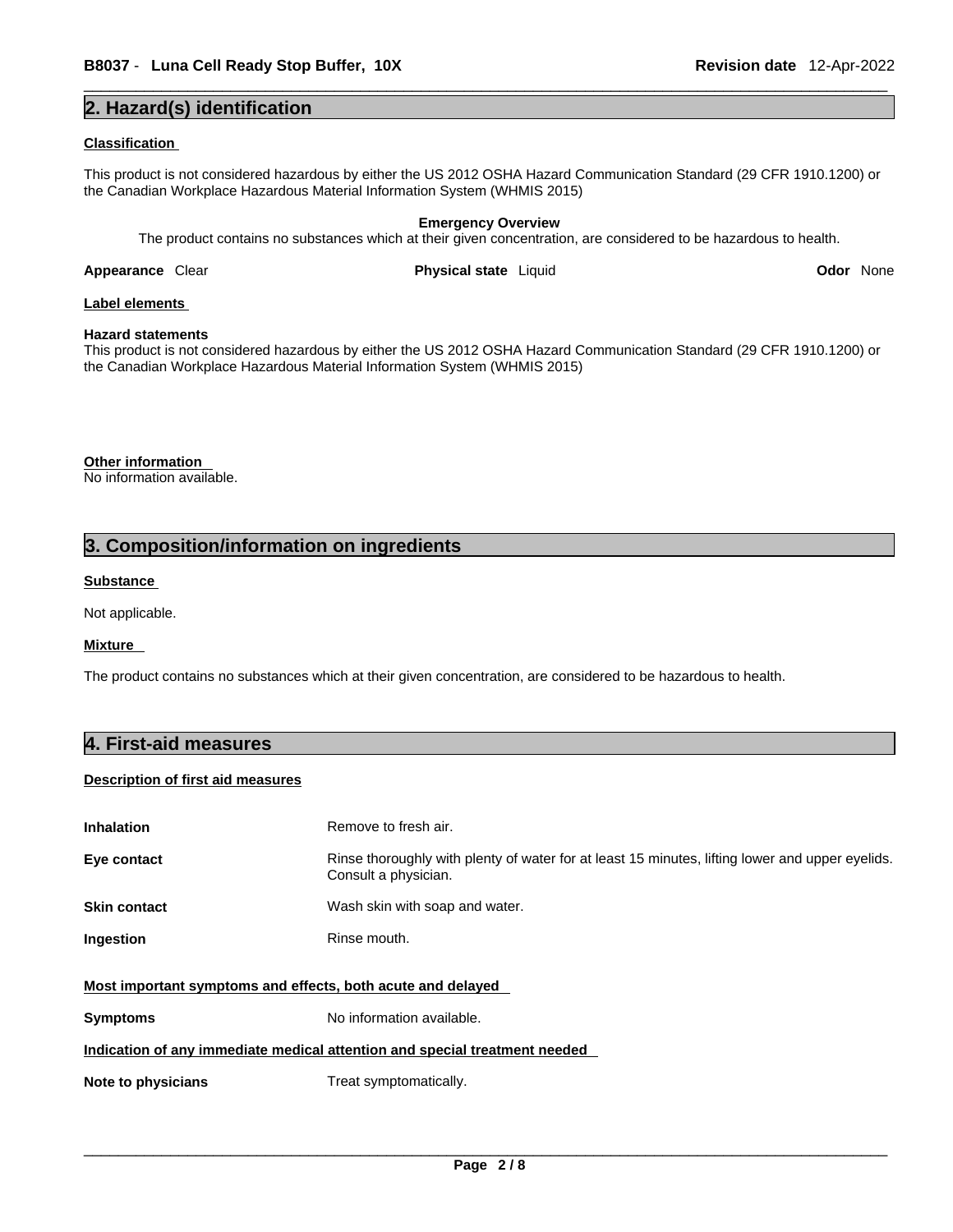# **5. Fire-fighting measures**

| <b>Suitable Extinguishing Media</b>                                                                       | Use extinguishing measures that are appropriate to local circumstances and the<br>surrounding environment.                            |
|-----------------------------------------------------------------------------------------------------------|---------------------------------------------------------------------------------------------------------------------------------------|
| <b>Large Fire</b>                                                                                         | CAUTION: Use of water spray when fighting fire may be inefficient.                                                                    |
| Unsuitable extinguishing media                                                                            | Do not scatter spilled material with high pressure water streams.                                                                     |
| Specific hazards arising from the<br>chemical                                                             | No information available.                                                                                                             |
| <b>Explosion data</b><br><b>Sensitivity to mechanical impact None.</b><br>Sensitivity to static discharge | None.                                                                                                                                 |
| Special protective equipment and<br>precautions for fire-fighters                                         | Firefighters should wear self-contained breathing apparatus and full firefighting turnout<br>gear. Use personal protection equipment. |

|  | 6. Accidental release measures |  |  |  |
|--|--------------------------------|--|--|--|
|--|--------------------------------|--|--|--|

#### **Personal precautions, protective equipment and emergency procedures**

| <b>Personal precautions</b> | Ensure adequate ventilation. |
|-----------------------------|------------------------------|
|-----------------------------|------------------------------|

#### **Methods and material for containment and cleaning up**

| <b>Methods for containment</b> | Prevent further leakage or spillage if safe to do so. |
|--------------------------------|-------------------------------------------------------|
| Methods for cleaning up        | Pick up and transfer to properly labeled containers.  |

#### **7. Handling and storage**

#### **Precautions for safe handling**

**Advice on safe handling** Handle in accordance with good industrial hygiene and safety practice.

#### **Conditions for safe storage, including any incompatibilities**

**Storage Conditions** Keep containers tightly closed in a dry, cool and well-ventilated place.

#### **8. Exposure controls/personal protection**

# **Control parameters**

**Exposure Limits** This product, as supplied, does not contain any hazardous materials with occupational exposure limits established by the region specific regulatory bodies

#### **Appropriate engineering controls**

#### **Engineering controls** Showers

Eyewash stations Ventilation systems.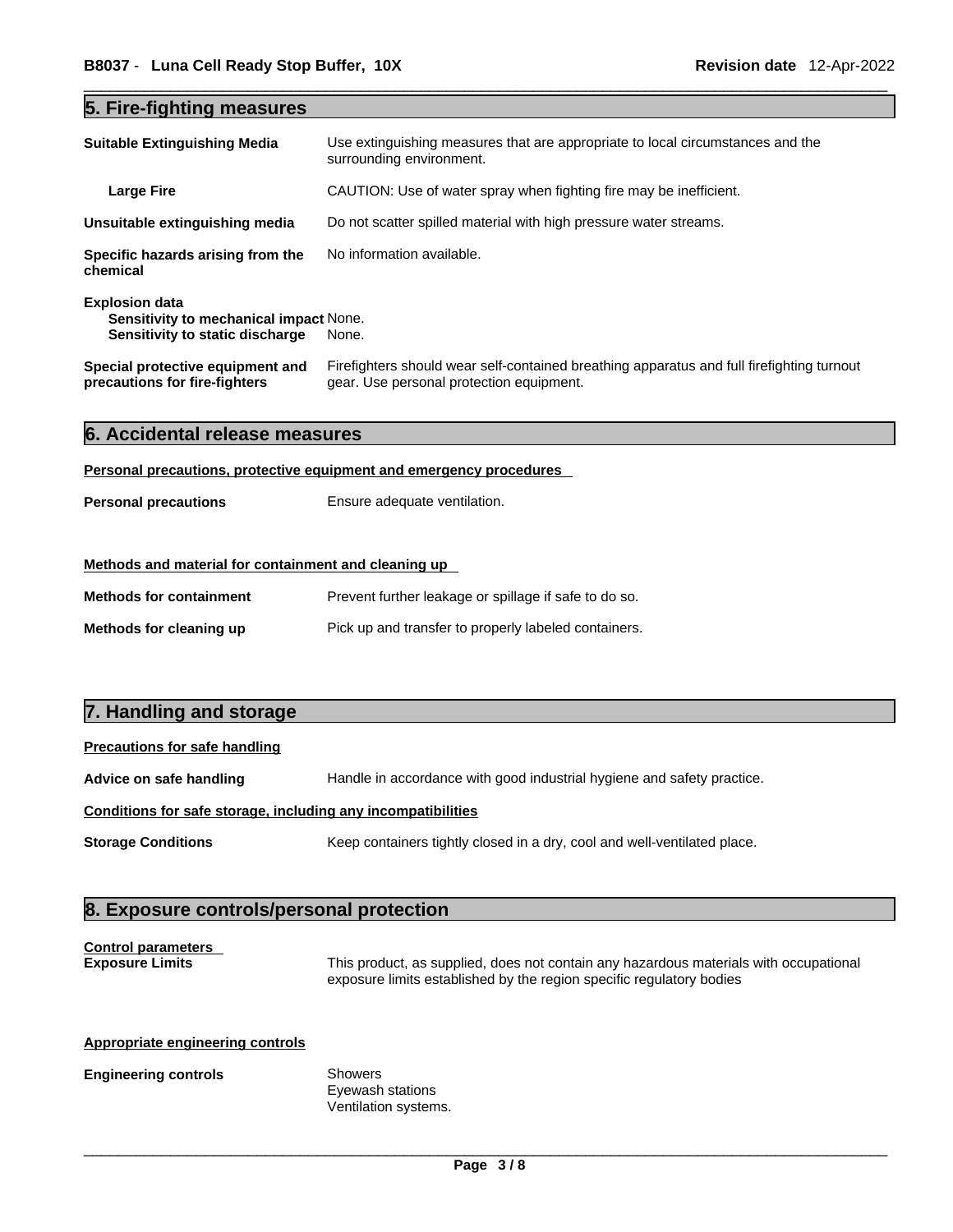#### **Individual protection measures, such as personal protective equipment**

| <b>Eye/face protection</b>            | No special protective equipment required.                                                                                                                                   |
|---------------------------------------|-----------------------------------------------------------------------------------------------------------------------------------------------------------------------------|
| <b>Hand protection</b>                | No special protective equipment required.                                                                                                                                   |
| Skin and body protection              | No special protective equipment required.                                                                                                                                   |
| <b>Respiratory protection</b>         | No protective equipment is needed under normal use conditions. If exposure limits are<br>exceeded or irritation is experienced, ventilation and evacuation may be required. |
| <b>General hygiene considerations</b> | Handle in accordance with good industrial hygiene and safety practice.                                                                                                      |

# **9. Physical and chemical properties**

| Information on basic physical and chemical properties |                          |                  |
|-------------------------------------------------------|--------------------------|------------------|
| <b>Physical state</b>                                 | Liquid                   |                  |
| Appearance                                            | Clear                    |                  |
| Color                                                 | No information available |                  |
| Odor                                                  | None                     |                  |
| <b>Odor threshold</b>                                 | No information available |                  |
|                                                       |                          |                  |
| <b>Property</b>                                       | Values                   | Remarks • Method |
| рH                                                    | 3.5                      |                  |
| Melting point / freezing point                        | No data available        | None known       |
| Initial boiling point and boiling                     | No data available        | None known       |
| range                                                 |                          |                  |
| <b>Flash point</b>                                    | No data available        | None known       |
| <b>Evaporation rate</b>                               | No data available        | None known       |
| Flammability (solid, gas)                             | No data available        | None known       |
| <b>Flammability Limit in Air</b>                      |                          | None known       |
| <b>Upper flammability or explosive</b>                | No data available        |                  |
| limits                                                |                          |                  |
| Lower flammability or explosive                       | No data available        |                  |
| limits                                                |                          |                  |
| Vapor pressure                                        | No data available        | None known       |
| <b>Vapor density</b>                                  | No data available        | None known       |
| <b>Relative density</b>                               | No data available        | None known       |
| <b>Water solubility</b>                               | No data available        | None known       |
| Solubility(ies)                                       | No data available        | None known       |
| <b>Partition coefficient</b>                          | No data available        | None known       |
| <b>Autoignition temperature</b>                       | No data available        | None known       |
| <b>Decomposition temperature</b>                      | No data available        | None known       |
| <b>Kinematic viscosity</b>                            | No data available        | None known       |
| <b>Dynamic viscosity</b>                              | No data available        | None known       |
| <b>Other information</b>                              |                          |                  |
| <b>Explosive properties</b>                           | No information available |                  |
| <b>Oxidizing properties</b>                           | No information available |                  |
| <b>Softening point</b>                                | No information available |                  |
| <b>Molecular weight</b>                               | No information available |                  |
| <b>VOC Content (%)</b>                                | No information available |                  |
| <b>Liquid Density</b>                                 | No information available |                  |
| <b>Bulk density</b>                                   | No information available |                  |
|                                                       |                          |                  |

# **10. Stability and reactivity**

**Reactivity No information available.**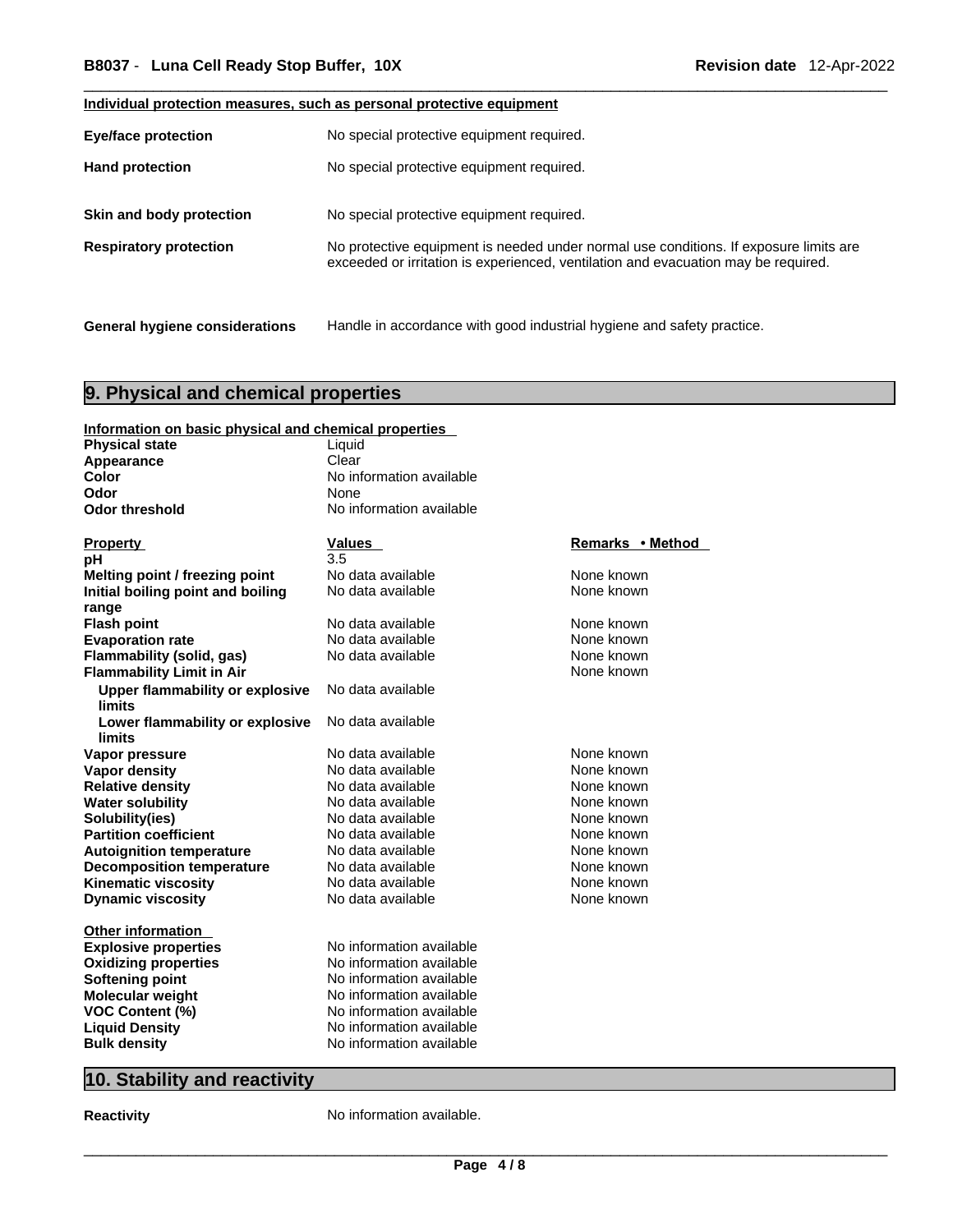| <b>Chemical stability</b>                                                  | Stable under normal conditions.           |  |
|----------------------------------------------------------------------------|-------------------------------------------|--|
| <b>Possibility of hazardous reactions</b> None under normal processing.    |                                           |  |
| <b>Conditions to avoid</b>                                                 | None known based on information supplied. |  |
| Incompatible materials                                                     | None known based on information supplied. |  |
| Hazardous decomposition products None known based on information supplied. |                                           |  |

# **11. Toxicological information**

#### **Information on likely routes of exposure**

| <b>Inhalation</b>                                                            | Specific test data for the substance or mixture is not available. |  |
|------------------------------------------------------------------------------|-------------------------------------------------------------------|--|
| Eye contact                                                                  | Specific test data for the substance or mixture is not available. |  |
| <b>Skin contact</b>                                                          | Specific test data for the substance or mixture is not available. |  |
| Ingestion                                                                    | Specific test data for the substance or mixture is not available. |  |
| Symptoms related to the physical, chemical and toxicological characteristics |                                                                   |  |
| Symptoms                                                                     | No information available.                                         |  |
|                                                                              |                                                                   |  |

**Acute toxicity**

**Numerical measures of toxicity** No information available

| Delayed and immediate effects as well as chronic effects from short and long-term exposure |                           |  |
|--------------------------------------------------------------------------------------------|---------------------------|--|
| <b>Skin corrosion/irritation</b>                                                           | No information available. |  |
| Serious eye damage/eye irritation                                                          | No information available. |  |
| Respiratory or skin sensitization                                                          | No information available. |  |
| Germ cell mutagenicity                                                                     | No information available. |  |
| Carcinogenicity                                                                            | No information available. |  |
| <b>Reproductive toxicity</b>                                                               | No information available. |  |
| <b>STOT - single exposure</b>                                                              | No information available. |  |
| <b>STOT - repeated exposure</b>                                                            | No information available. |  |

**Aspiration hazard** No information available.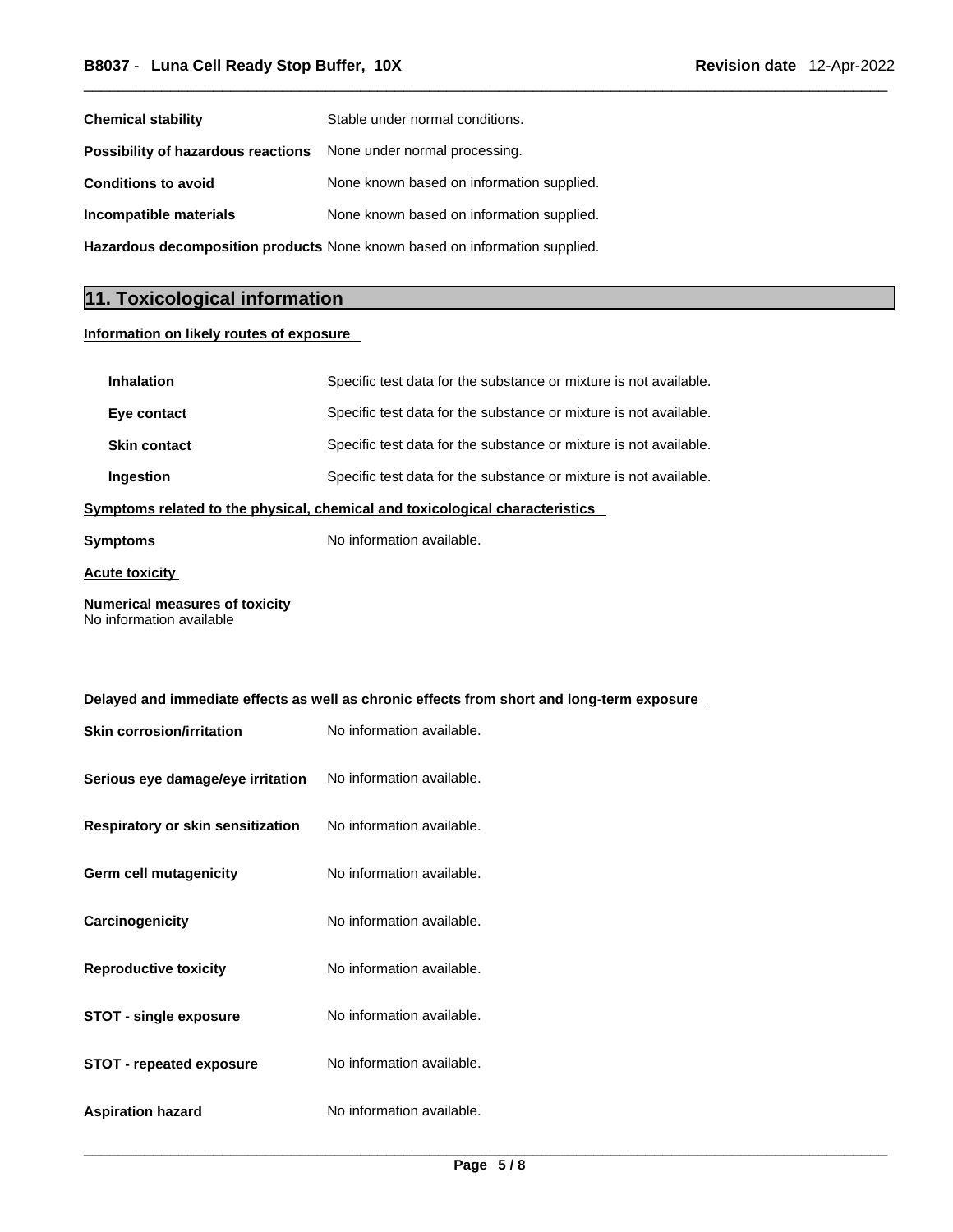| 12. Ecological information    |                                                                           |  |
|-------------------------------|---------------------------------------------------------------------------|--|
| <b>Ecotoxicity</b>            | The environmental impact of this product has not been fully investigated. |  |
| Persistence and degradability | No information available.                                                 |  |
| <b>Bioaccumulation</b>        | There is no data for this product.                                        |  |
| <b>Mobility in soil</b>       | No information available.                                                 |  |
| Other adverse effects         | No information available.                                                 |  |

| 13. Disposal considerations            |                                                                                                                    |
|----------------------------------------|--------------------------------------------------------------------------------------------------------------------|
| Waste treatment methods                |                                                                                                                    |
| Waste from residues/unused<br>products | Dispose of in accordance with local regulations. Dispose of waste in accordance with<br>environmental legislation. |
| <b>Contaminated packaging</b>          | Do not reuse empty containers.                                                                                     |

# **14. Transport information**

| DOT         | Not regulated |
|-------------|---------------|
| <b>TDG</b>  | Not regulated |
| <b>MEX</b>  | Not regulated |
| ICAO (air)  | Not regulated |
| <b>IATA</b> | Not regulated |
| <b>IMDG</b> | Not regulated |
| <b>RID</b>  | Not regulated |
| <b>ADR</b>  | Not regulated |
| ADN         | Not regulated |

# **15. Regulatory information**

**Regulatory information**

**International Regulations**

**The Montreal Protocol on Substances that Deplete the Ozone Layer** Not applicable

**The Stockholm Convention on Persistent Organic Pollutants** Not applicable

**The Rotterdam Convention** Not applicable

**International Inventories**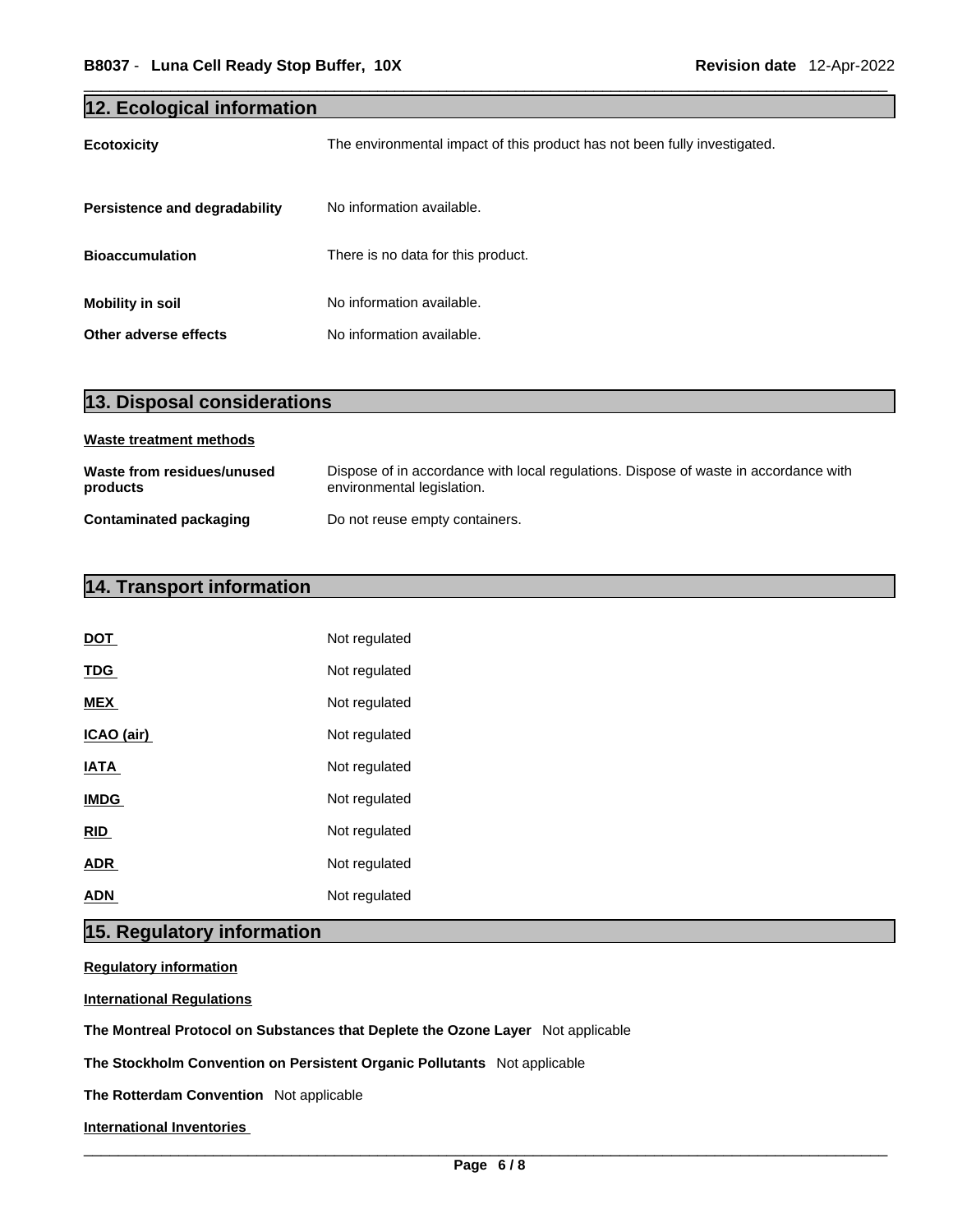**TSCA Contact supplier for inventory compliance status.** 

\*Contact supplier for details. One or more substances in this product are either not listed on the US TSCA inventory, listed on the confidential US TSCA inventory or are otherwise exempted from inventory listing requirements

| <b>DSL/NDSL</b>      | Contact supplier for inventory compliance status. |
|----------------------|---------------------------------------------------|
| <b>EINECS/ELINCS</b> | Contact supplier for inventory compliance status. |
| <b>ENCS</b>          | Contact supplier for inventory compliance status. |
| <b>IECSC</b>         | Contact supplier for inventory compliance status. |
| <b>KECL</b>          | Contact supplier for inventory compliance status. |
| <b>PICCS</b>         | Contact supplier for inventory compliance status. |
| AIIC                 | Contact supplier for inventory compliance status. |
| <b>NZIoC</b>         | Contact supplier for inventory compliance status. |

 **Legend:** 

 **TSCA** - United States Toxic Substances Control Act Section 8(b) Inventory  **DSL/NDSL** - Canadian Domestic Substances List/Non-Domestic Substances List  **EINECS/ELINCS** - European Inventory of Existing Chemical Substances/European List of Notified Chemical Substances  **ENCS** - Japan Existing and New Chemical Substances  **IECSC** - China Inventory of Existing Chemical Substances  **KECL** - Korean Existing and Evaluated Chemical Substances **PICCS** - Philippines Inventory of Chemicals and Chemical Substances  **AICS** - Australian Inventory of Chemical Substances

 **NZIoC** - New Zealand Inventory of Chemicals

#### **US Federal Regulations**

#### **SARA 313**

Section 313 of Title III of the Superfund Amendments and Reauthorization Act of 1986 (SARA). This product does not contain any chemicals which are subject to the reporting requirements of the Act and Title 40 of the Code of Federal Regulations, Part 372.

#### **SARA 311/312 Hazard Categories**

Should this product meet EPCRA 311/312 Tier reporting criteria at 40 CFR 370, refer to Section 2 of this SDS for appropriate classifications.

#### **CWA (Clean WaterAct)**

This product does not contain any substances regulated as pollutants pursuant to the Clean Water Act (40 CFR 122.21 and 40 CFR 122.42).

#### **CERCLA**

This material, as supplied, does not contain any substances regulated as hazardous substances under the Comprehensive Environmental Response Compensation and Liability Act (CERCLA) (40 CFR 302) or the Superfund Amendments and Reauthorization Act (SARA) (40 CFR 355). There may be specific reporting requirements at the local, regional, or state level pertaining to releases of this material.

#### **US State Regulations**

#### **California Proposition 65**

This product does not contain any Proposition 65 chemicals.

#### **U.S. State Right-to-Know Regulations**

| Chemical name        | New Jersey | Massachusetts | Pennsylvania |
|----------------------|------------|---------------|--------------|
| Water                |            |               |              |
| 732-18-5<br>- 7700 - |            |               |              |

#### **U.S. EPA Label Information**

#### **EPA Pesticide Registration Number** Not applicable